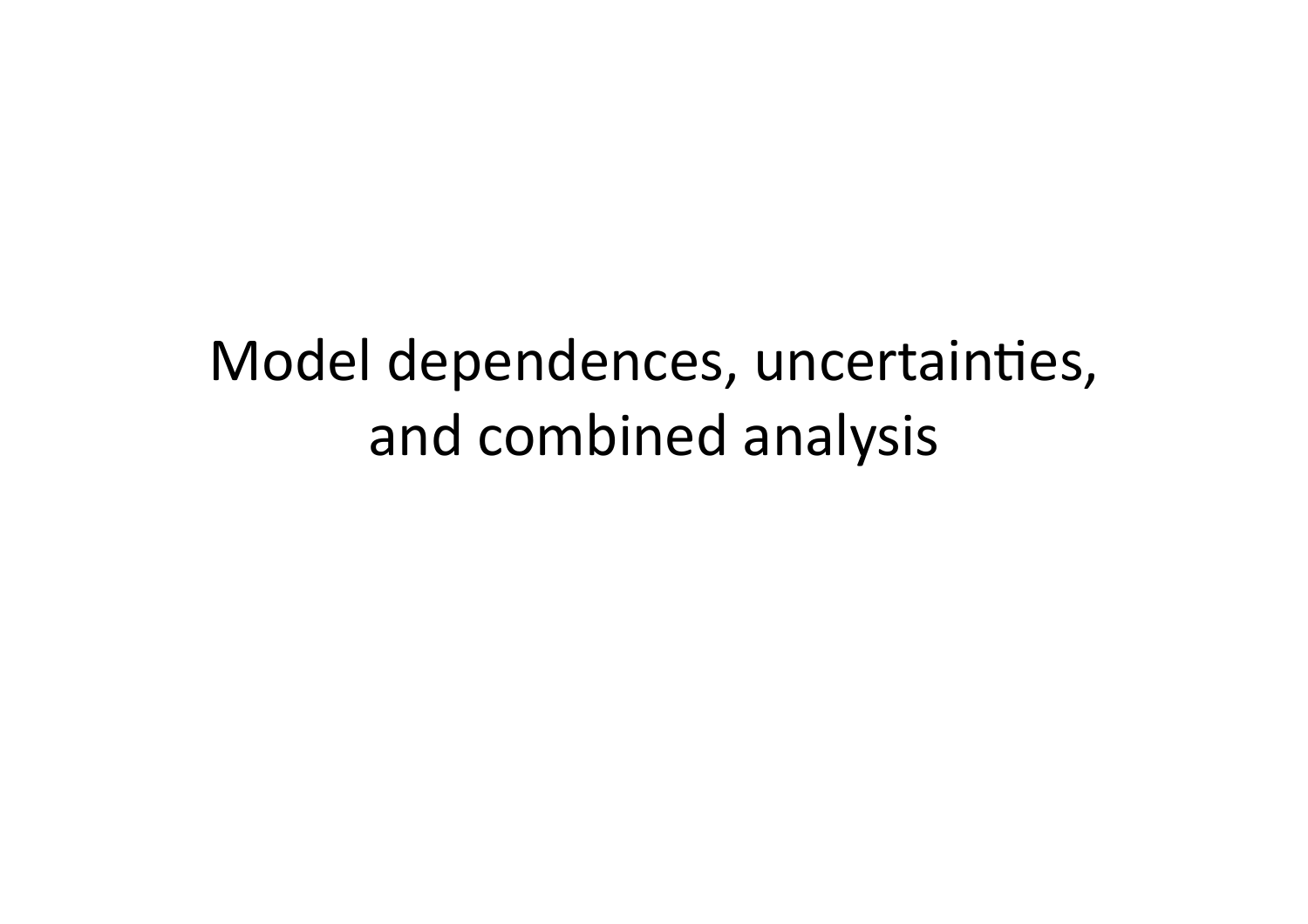### Intro&

- Cosmological neutrino mass limits are robust for a given, well-defined model, e.g., LCDM +mnu.&
- Cosmological neutrino mass limits and also Onbb arise from an inference process, not from a direct observable (no info on, e.g., quantum numbers).
- Direct measurements at lab have the final say on m nu.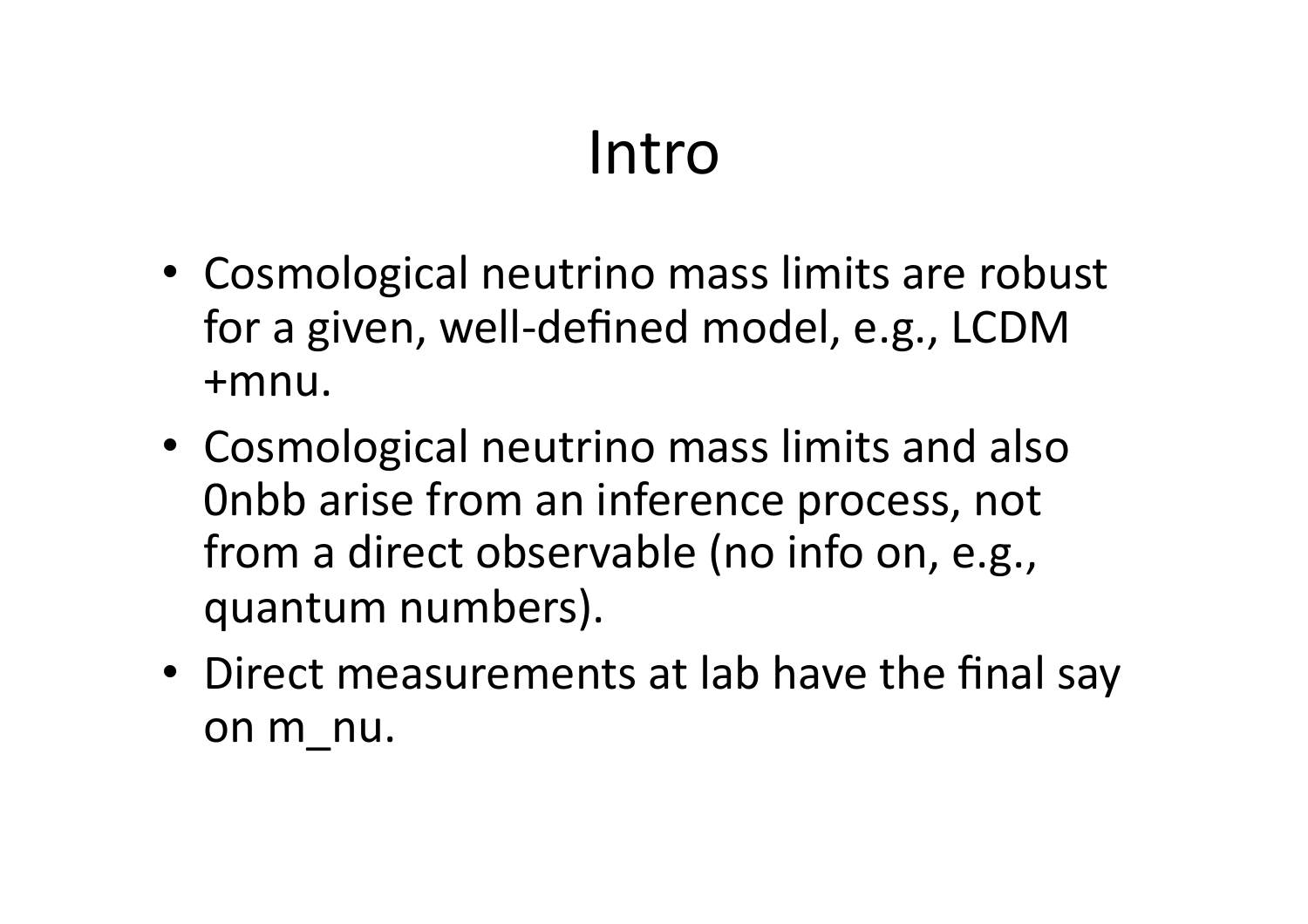## Model dependences & methods

- Distinguish between real, observational systematics and uncertainties in the cosmological model.
- In the foreseeable future, no need to distinguish between sensitivity and detection threshold for forecasts, but may be required further down the road (also dependence on the choice of the fiducial model for forecasts)
- We don't believe priors are an issue in MCMC.
- Nu mass limits are robust within reasonable extensions of LCDM.
- Inconsistency between KATRIN and cosmology may provide new insights into cosmological models.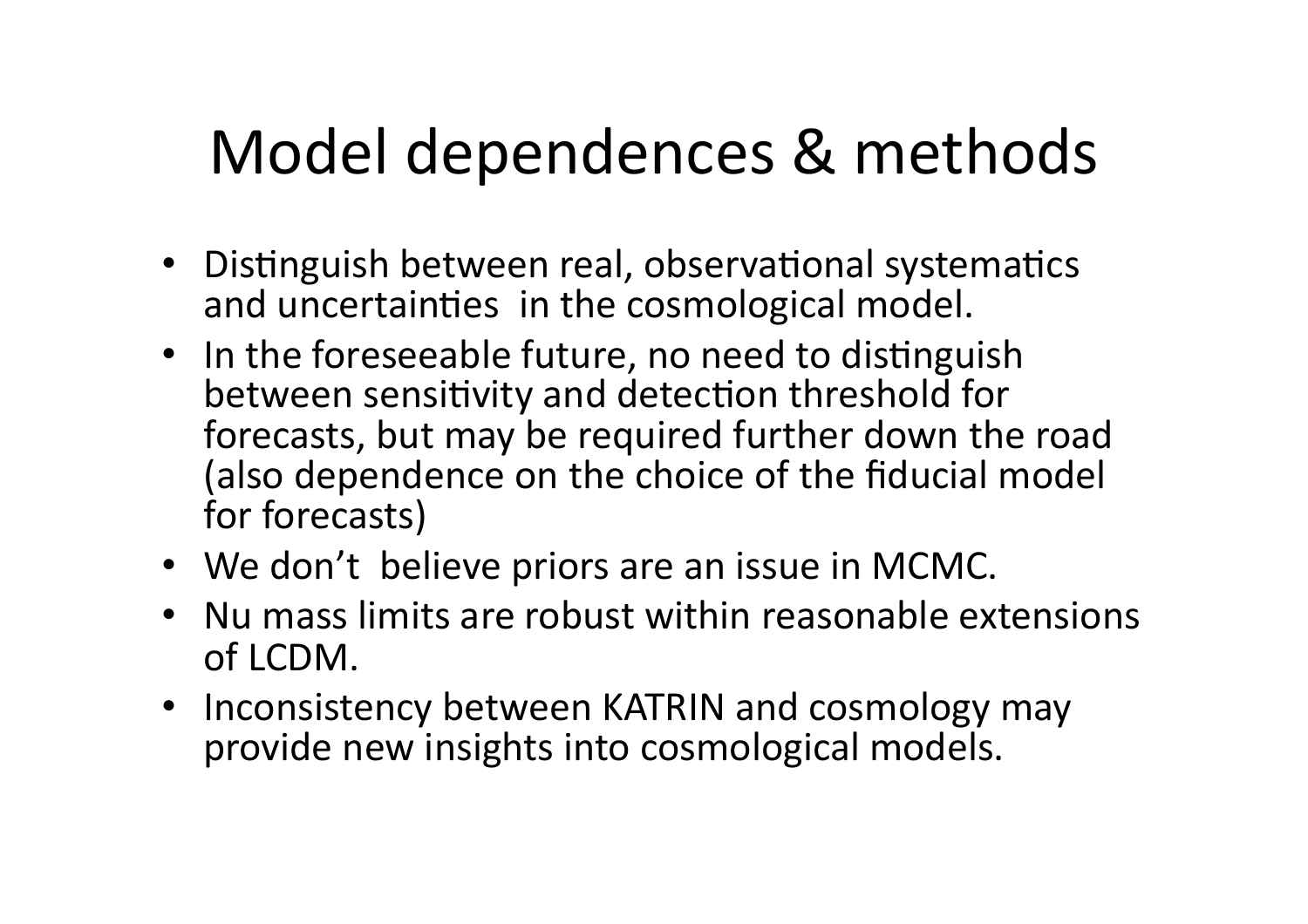# Onbb

- No improvement in matrix elements expected in the next five years.
- Probe of lepton number violation. The inferred neutrino mass is model-dependent and very uncertain.
- Inconsistency between KATRIN and Onbb is not necessarily an indication of new physics.
- Has the potential to exclude the inverted hierarchy.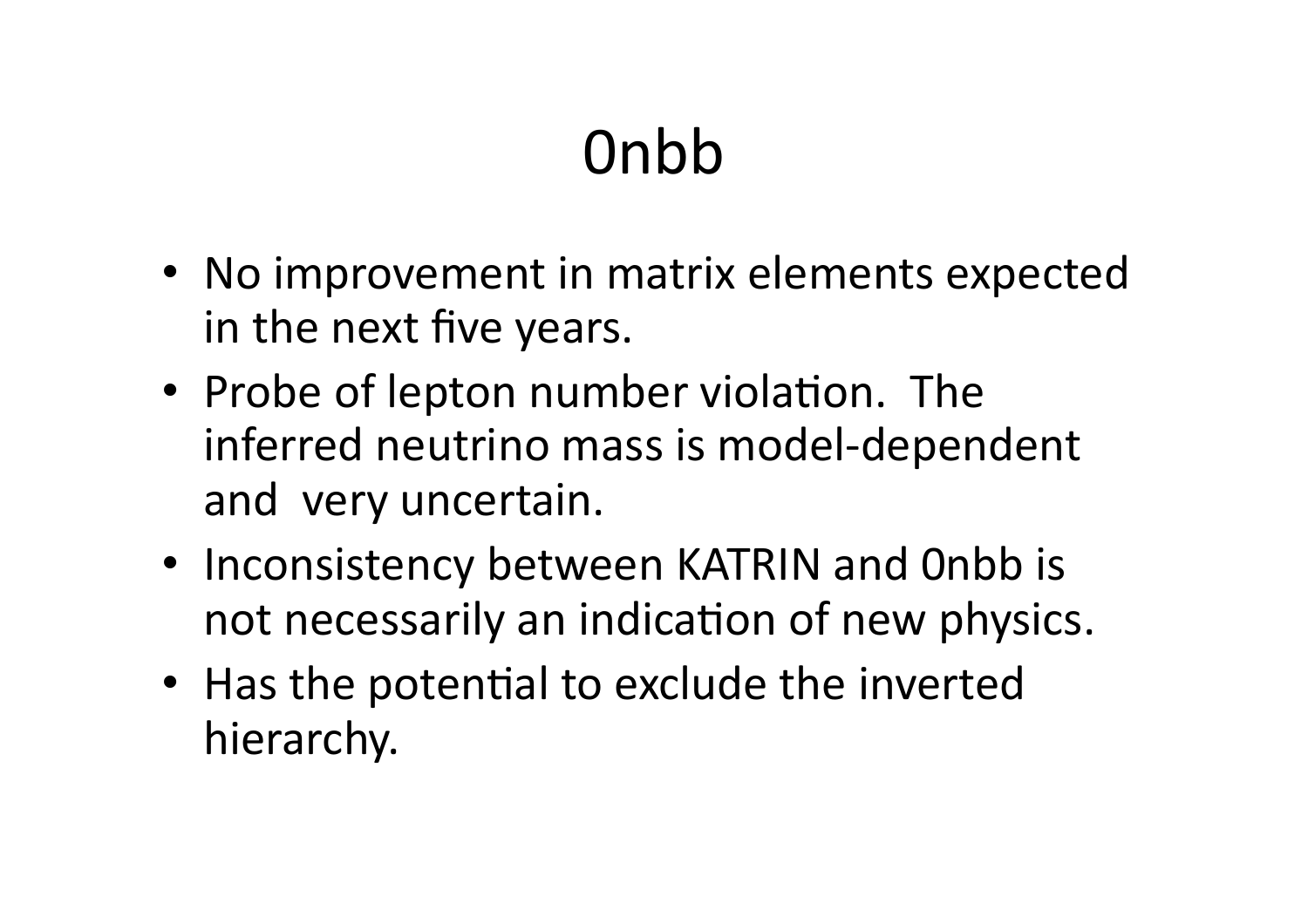## Work to be done (theory)

- Nonlinear power spectrum beyond standard  $LCDM.$   $(*)$
- Reconciling the massive and the massless neutrino modules in CMB Boltzmann codes in the m nu -> 0 limit.  $(*)$
- Baryon physics/hydro simulations for cosmic shear.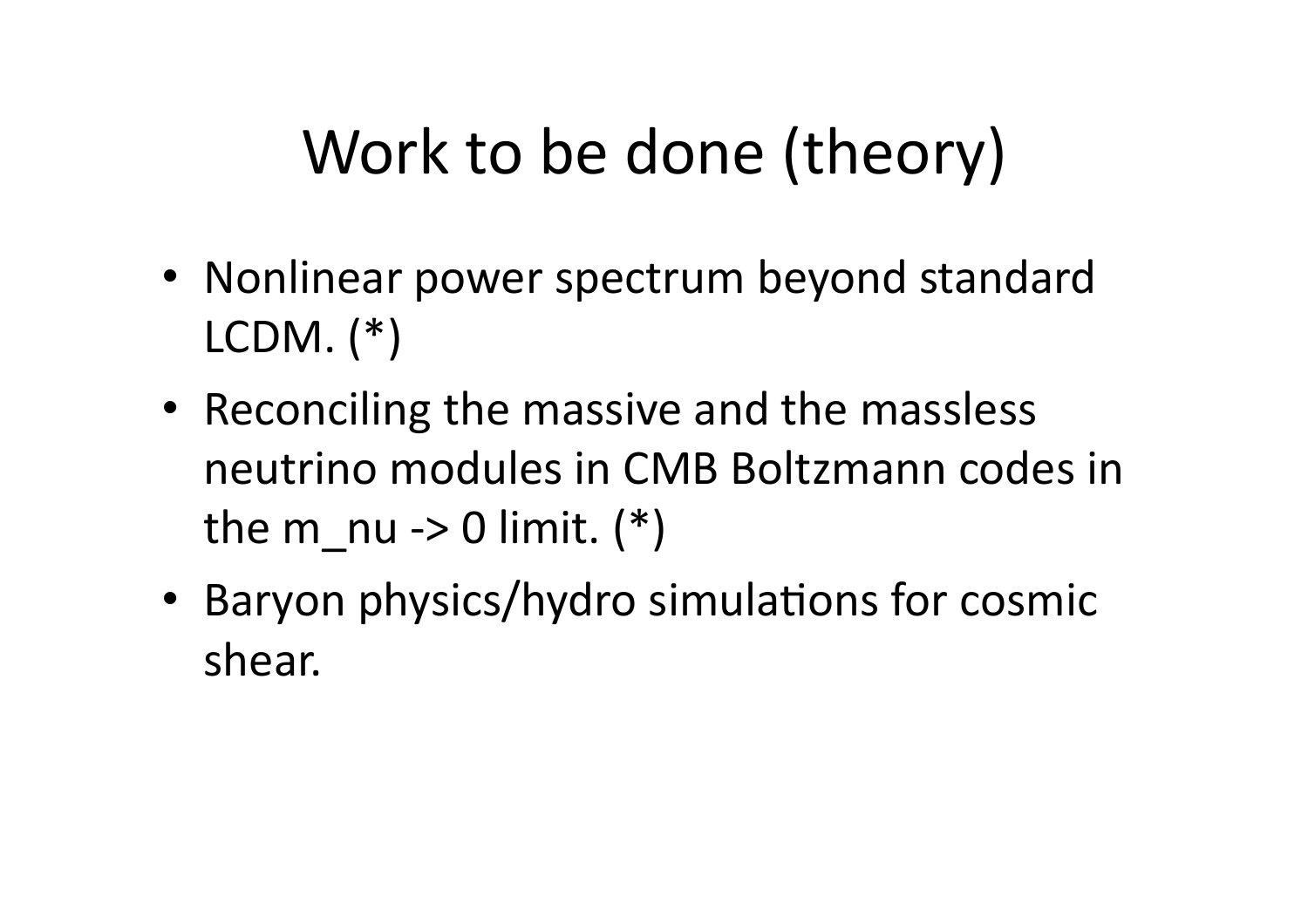### Work to be done (with data)

- "Internal" cross checks between different methods and between probes of the same observable.&
- Sum of masses vs individual masses consistent with oscillation experiments (or the alpha parameter a la de Bernardis/Slosar).